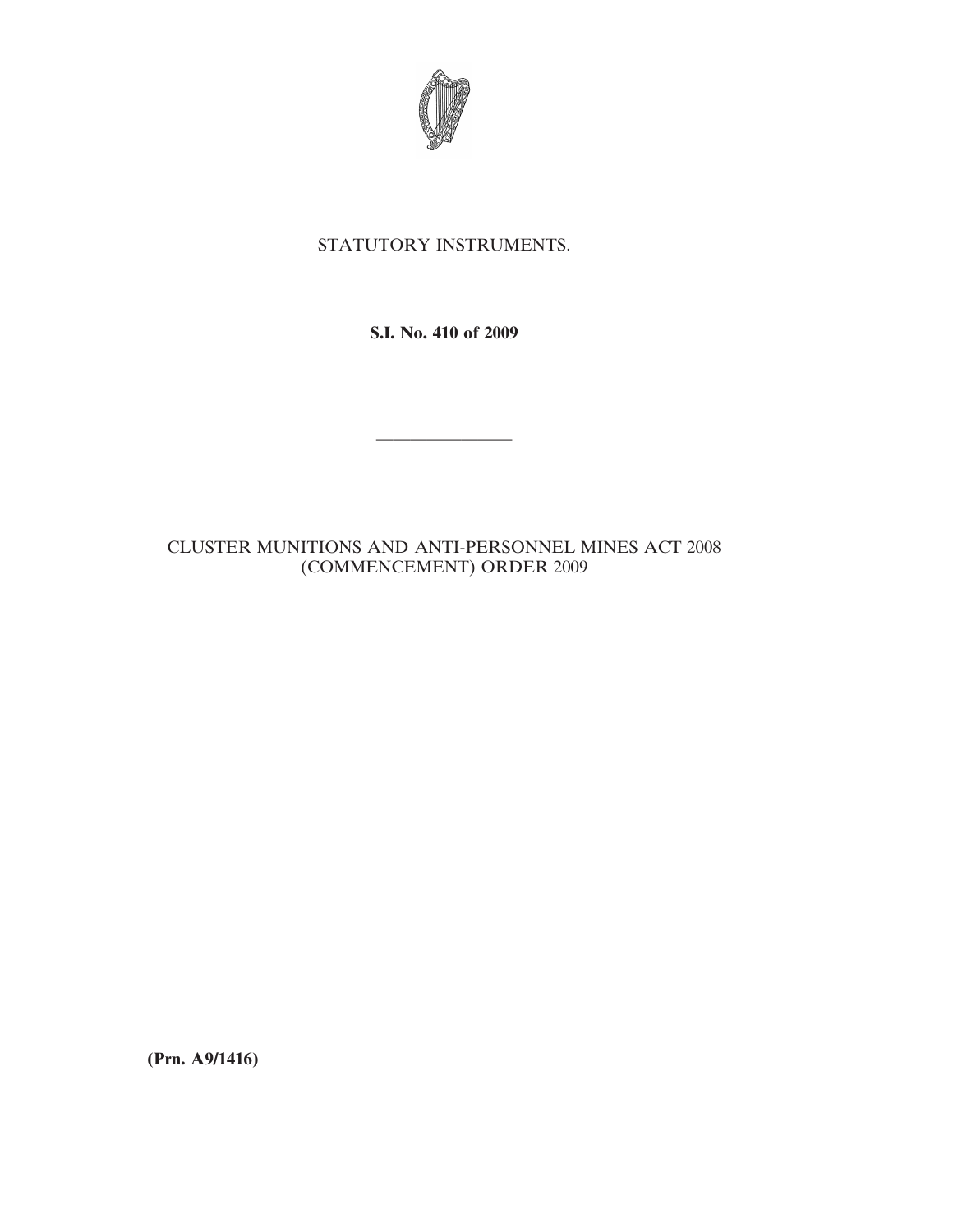## CLUSTER MUNITIONS AND ANTI-PERSONNEL MINES ACT 2008 (COMMENCEMENT) ORDER 2009

I, MICHEÁL MARTIN, Minister for Foreign Affairs, in exercise of the powers conferred on me by section 1(2) of the Cluster Munitions and Anti-Personnel Mines Act 2008 (No. 20 of 2008), hereby order as follows:

1. This Order may be cited as the Cluster Munitions and Anti-Personnel Mines Act 2008 (Commencement) Order 2009.

2. The 8th day of October 2009 is appointed as the day on which the Cluster Munitions and Anti-Personnel Mines Act 2008 (No. 20 of 2008) comes into operation.



GIVEN under my Official Seal, 8 October 2009.

> MICHEÁL MARTIN, Minister for Foreign Affairs.

*Notice of the making of this Statutory Instrument was published in "Iris Oifigiu´il" of* 13*th October*, 2009.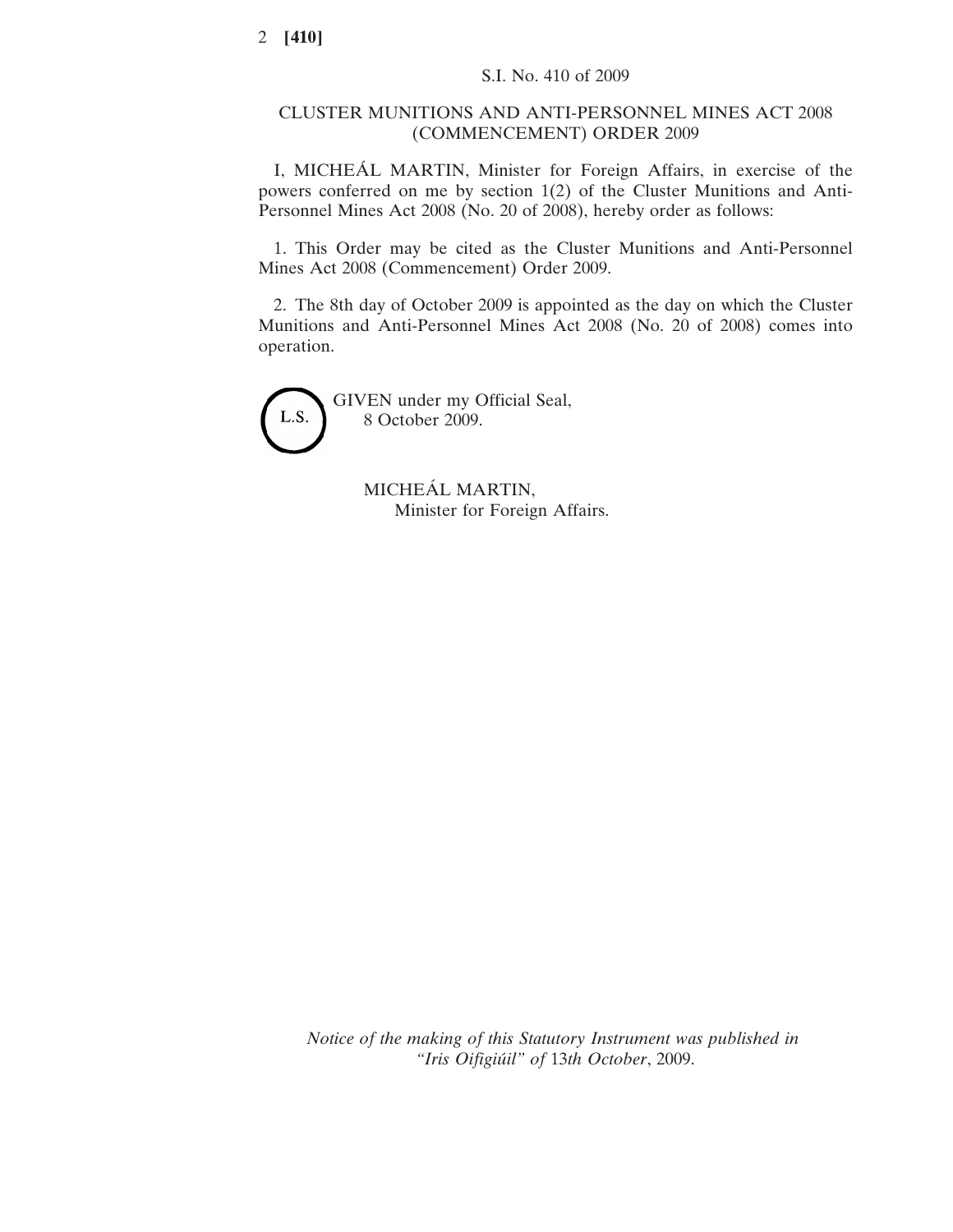## EXPLANATORY NOTE

*(This note is not part of the instrument and does not purport to be a legal interpretation)*

This Order appoints 8th October 2009 as the date on which the Cluster Munitions and Anti-Personnel Mines Act 2008 comes into operation.